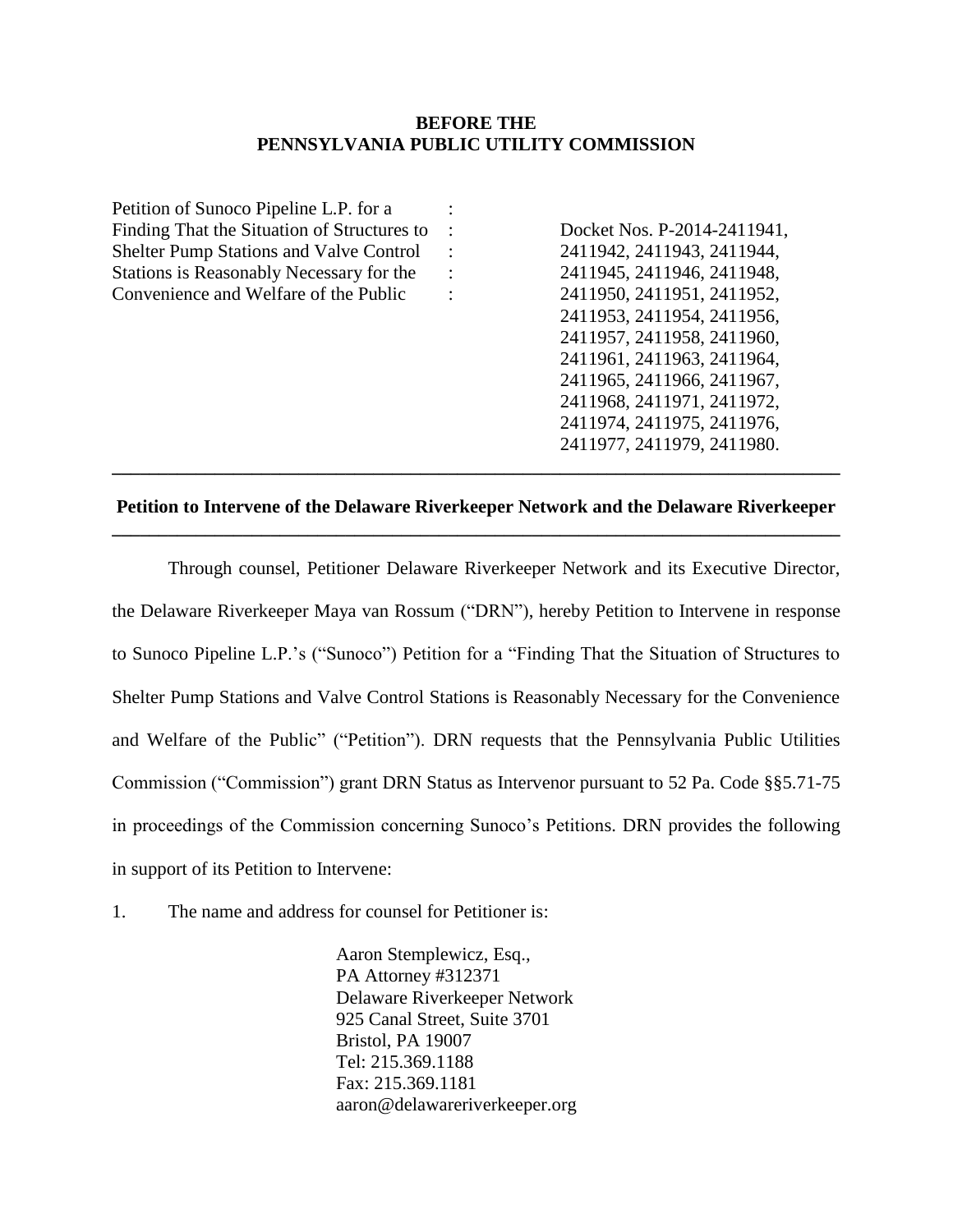2. In support of its Petition, DRN states that it is a non-profit organization established in 1988 to protect and restore the Delaware River, its associated watershed, tributaries, and habitats. This area includes 13,539 square miles, draining parts of Pennsylvania, New Jersey, New York and Delaware, and it is within this region that a portion of the Project's construction activity will take place.

3. The Upper Delaware River is a federally designated "Scenic and Recreational River" administered by the National Park Service. The National Wild and Scenic Rivers System also includes parts of the Lower Delaware River as far down as Washington Crossing and the Middle Delaware which includes the Delaware Water Gap. The Delaware River watershed and River are home to a number of federal and state listed endangered or threatened species including the dwarf wedgemussel, Indiana bat, bog turtle, shortnose sturgeon, Atlantic Sturgeon, loggerhead and Kemm's ridley sea turtles, and Northeastern bulrush. Over 200 species of migratory birds have been identified within the drainage area of the Upper Delaware River within the Basin, including the largest wintering population of bald eagles within the Northeastern United States. Migratory birds breed in or migrate through the high quality riparian corridors of the Watershed. The Delaware River and Delaware Bay are also home to dozens of species of commercially and recreationally important fish and shellfish species.

4. In its efforts to protect and restore the Delaware River and its tributary streams, DRN organizes and implements stream-bank restorations, a volunteer monitoring program, educational programs, environmental advocacy initiatives, recreational activities, and environmental law enforcement efforts throughout the entire Delaware River Watershed. DRN is a membership organization headquartered in Bristol, Pennsylvania, with more than 14,000 members with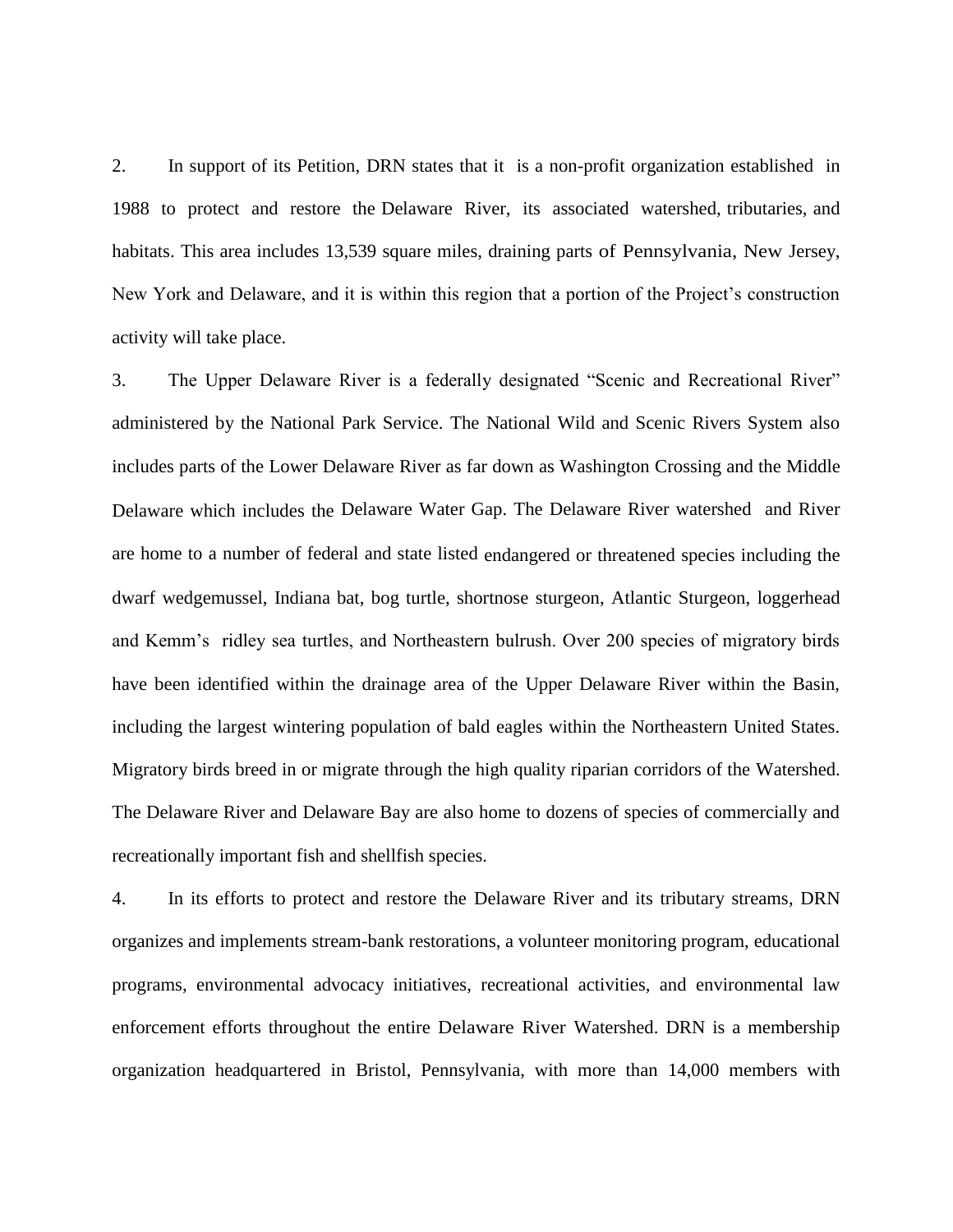interests in the health and welfare of the Delaware River and its watershed. DRN is uniquely qualified to comment on and provide relevant information concerning associated impacts to human health and the environment as a result of Sunoco's Petition. DRN brings this action on its own behalf and on behalf of its members, board, and staff.

5. Sunoco is engaged in developing a pipeline project called Mariner East ("Project"), which involves a combination of the construction of new pipeline facilities and the use of existing pipeline facilities that will transport ethane and propane. The origination point of the Mariner East will be in Houston, Pennsylvania and the delivery point will be located in Claymont, Delaware, within the Marcus Hook Refinery Complex. The purpose of the Project is to increase transportation infrastructure for the movement of Marcellus Shale resources.

6. Sunoco has stated that its existing and proposed pipelines "will transport the NGLs to a Sunoco, Inc. terminal in eastern Pennsylvania and Delaware for storage, processing, and subsequent transportation to alternative markets by water or truck." *See* Order Granting Petition for Declaratory Relief, 142 FERC ¶ 61,115 (Feb. 15, 2013) (Docket No. OR13-9-000). Sunoco has stated that "no major markets in the Northeast United States" exist. *Id*. However, Sunoco does not provide any description of these "alternative markets", or specifically where they are located.

7. The project is anticipated to have an initial capacity to transport approximately 72,250 barrels per day of natural gas liquids and can be "scaled to support higher volumes as needed."<sup>1</sup> Sunoco has failed to describe in its submissions the ceiling capacity of its system.

8. Sunoco's Project requires the construction of 17 valve stations in 15 different municipalities and the construction of 18 pumping stations in 18 different municipalities. The

 1 *See* http://www.sunocologistics.com/Customers/Business-Lines/Natural-Gas-Liquids-NGLs/NGL-Projects/208/.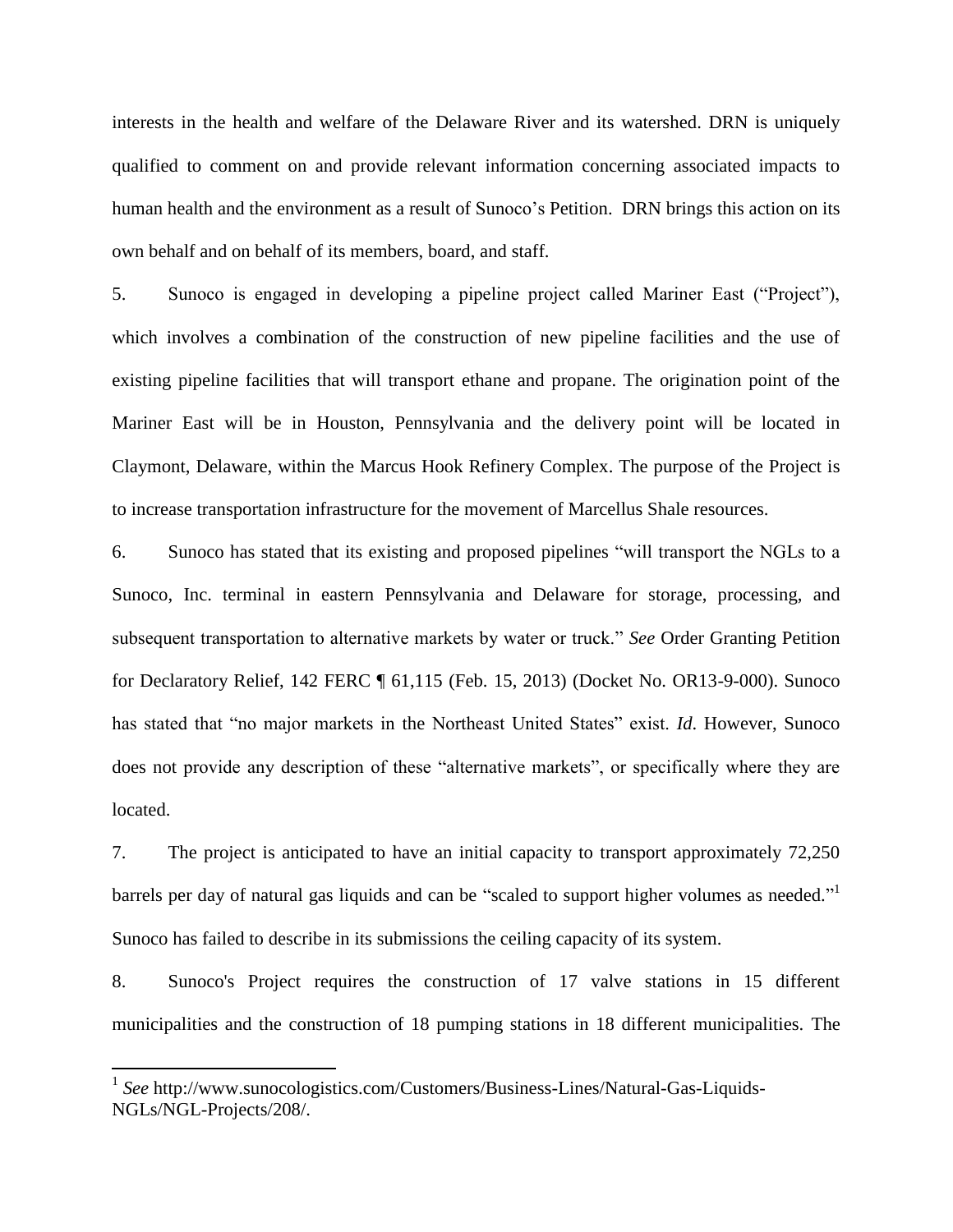Petition for each of the municipalities requests an exemption from section 619 of the Pennsylvania Municipalities Planning Code (53 P.S. § 10619).

9. Intervention in Commission proceedings is permitted where a person has an interest in the matter "which may be directly affected and which is not adequately represented by existing participants, and as to which the petitioner may be bound by the action or proceeding," or "another interest of such nature that participation of the petitioner may be in the public interest." 52 Pa. Code § 5.72(a)(2), (3).

10. DRN, on behalf of its 14,000 members and the public interest, have a direct and concrete interest in the outcome of Sunoco's Petition. A substantial portion of the facilities, and the associated construction and operational impacts resulting therefrom, are proposed to be within the Delaware River watershed, and multiple subwatersheds of tributary streams. These facilities include, but are not limited to, the pump stations in Spring Township, Brecknock Township, Upper Uwchlan Township, West Goshen Township, and Upper Chichester Township; as well as the valve control stations in Spring Township, and Wallace Township. DRN has members in the each of the aforementioned townships.

11. DRN is concerned that if these facilities are exempted from local zoning ordinances the construction and operation of the facilities will result in substantial and irreparable harm to the health and quality of impacted streams, to human health, the environment, and the aesthetic values of the community.

12. Sunoco does not meet the legal standard for classification as a public utility corporation and, therefore is not exempt from 619 of the Pennsylvania Municipalities Planning Code (53 P.S. § 10619). Furthermore, a grant of Sunoco's Petitions is prohibited by Article I Section 27 of the Pennsylvania Constitution. Lastly, even if Sunoco qualifies as a public utility corporation, and its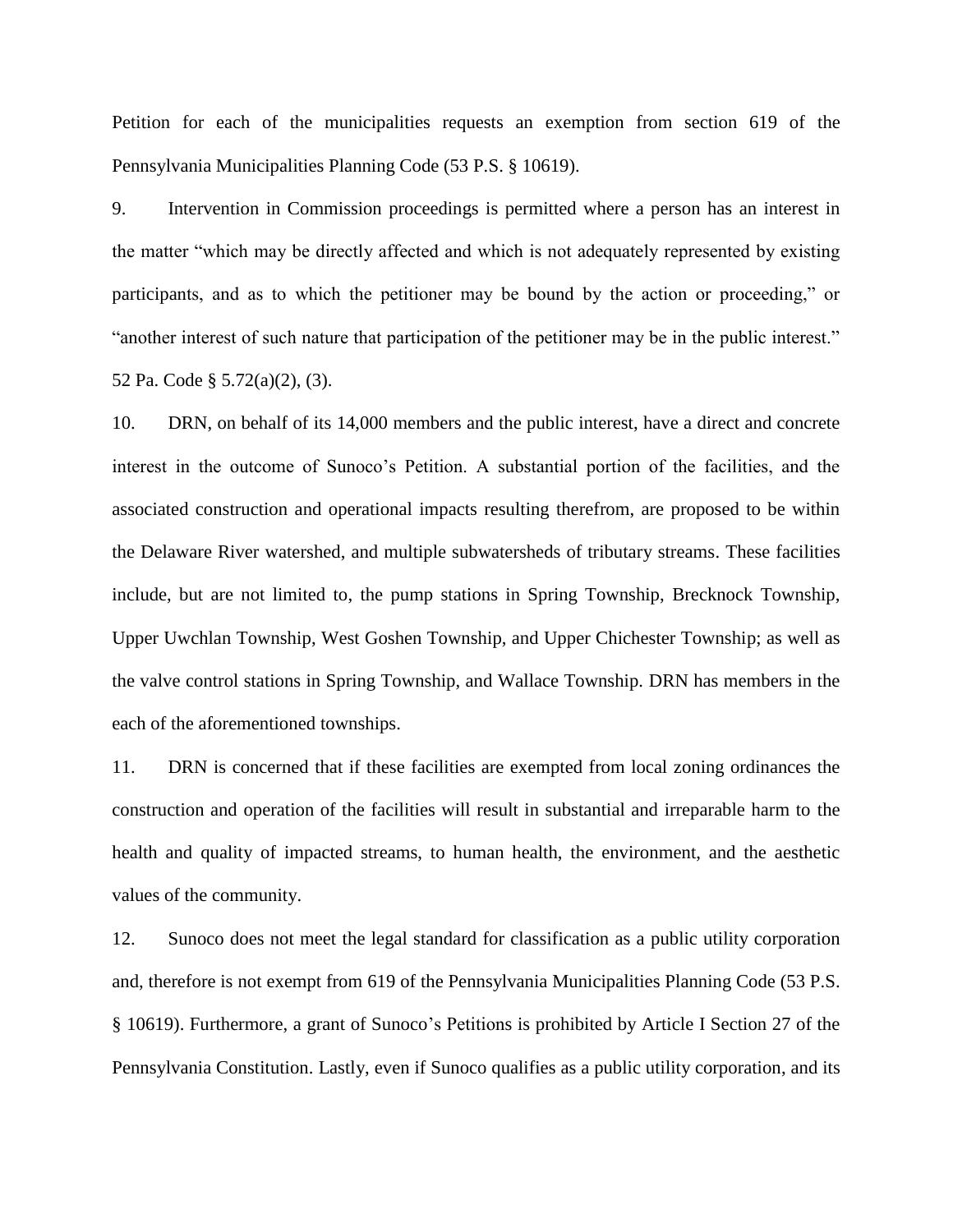Petitions were not constitutionally barred, Sunoco's Petitions must still be denied because the situation of structures is not reasonably necessary for the convenience or welfare of the public.

13. Further, DRN was a co-plaintiff in *Robinson Township, et al v. Commonwealth of* 

*Pennsylvania, et al.*, and has concerns that an exemption of local zoning ordinances pursuant to these facilities will likely contradict the holding of the Court in that case. *Robinson Township, et al v. Commonwealth of Pennsylvania, et al.,* 83 A.3d 901 (Pa. Dec. 19, 2013). DRN possesses unique institutional knowledge that will aid the Commission in the development of the facts and law necessary for a proper disposition of the proceedings.

14. In *Robinson*, the Court determined that Sections 3303 and 3304 of Act 13 were unconstitutional, which were provisions that preempted local ordinances covering oil and gas operations and set forth zoning restrictions. *Id*. at \*932-989. Additionally, portions of Section 3215 were also ruled unconstitutional, which allowed the Department of Environmental Protection to waive certain setback requirements and governing its consideration of comments on well permits. *Id*. The plurality opinion specifically cited the Environmental Rights Amendment of the Pennsylvania Constitution as a primary foundation of its opinion, which states that:

The people have a right to clean air, pure water, and to the preservation of the natural, scenic, historic and esthetic values of the environment. Pennsylvania's public natural resources are the common property of all the people, including generations yet to come. As trustee of these resources, the Commonwealth shall conserve and maintain them for the benefit of all the people.

*Id*. at 949-950. (*citing* Pa. Const. Art. I, §27). The Pennsylvania Supreme Court plurality clearly determined that the Constitutional provision conferred rights and obligations on municipalities.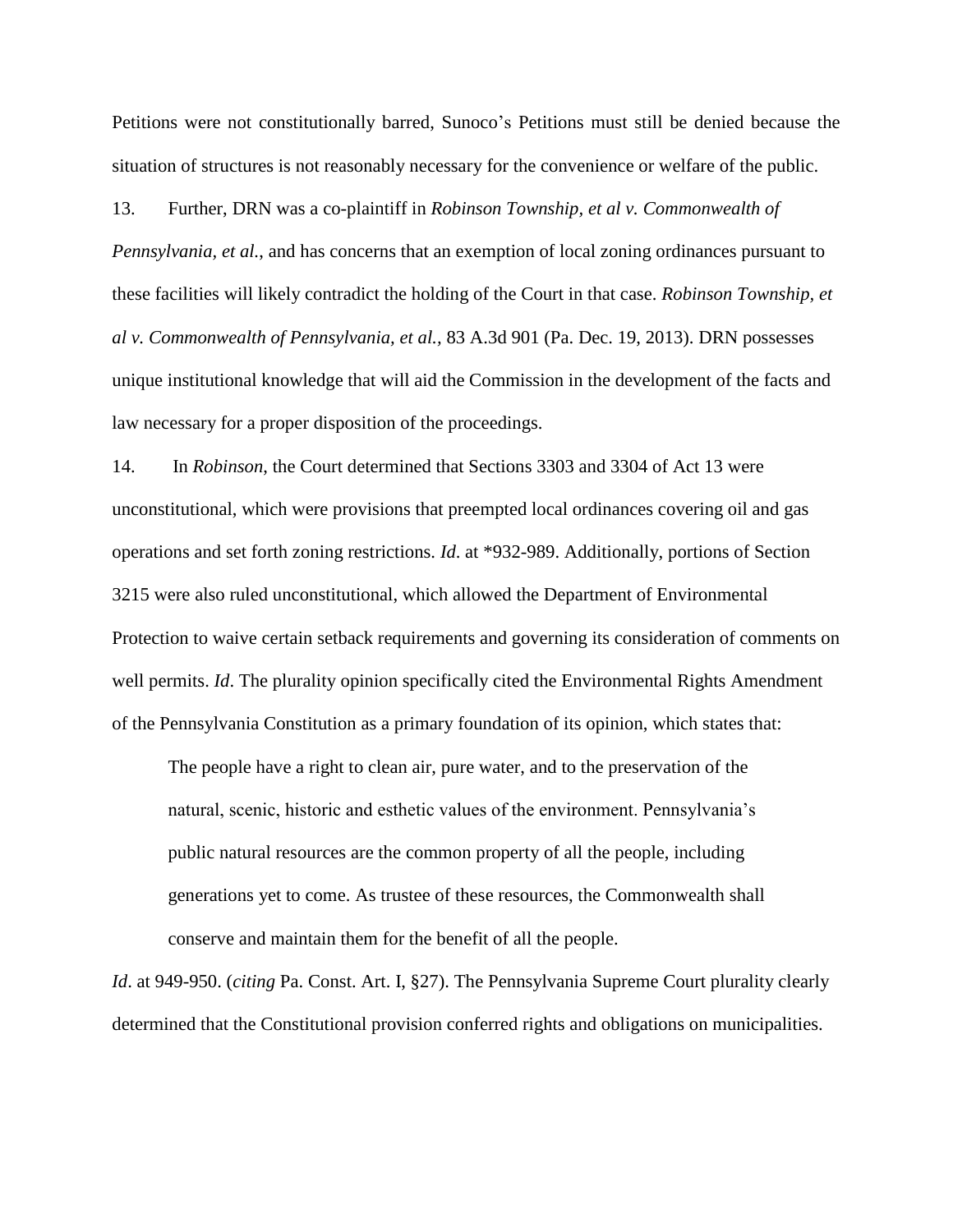The Commonwealth is named trustee and, notably, duties and powers attendant to the trust are not vested exclusively in any single branch of Pennsylvania's government. The plain intent of the provision is to permit the checks and balances of government to operate in their usual fashion for the benefit of the people in order to accomplish the purposes of the trust. *This includes local government.*

*Id.* at 956-957 (emphasis added). DRN has concerns over the relationship between a potential grant of Sunoco's Petitions by the Commission conflicting with the Commission's obligations pursuant to the Environmental Rights Amendment as articulated in the *Robinson* decision.

15. DRN's interests cannot be adequately represented by any other party to this proceeding.

- 16. Wherefore, DRN respectfully requests the Pennsylvania Public Utility Commission:
	- a. Grant this Petition to Intervene and,
	- b. Make any other such orders as are just and appropriate.

Dated: 4-18-14 Respectfully Submitted by:

*/s/ Aaron Stemplewicz*

Aaron Stemplewicz, Esq., PA Attorney #312371 Delaware Riverkeeper Network 925 Canal Street, Suite 3701 Bristol, PA 19007 Tel: 215.369.1188 Fax: 215.369.1181 [aaron@delawareriverkeeper.org](mailto:aaron@delawareriverkeeper.org)

*Counsel for Delaware Riverkeeper Network*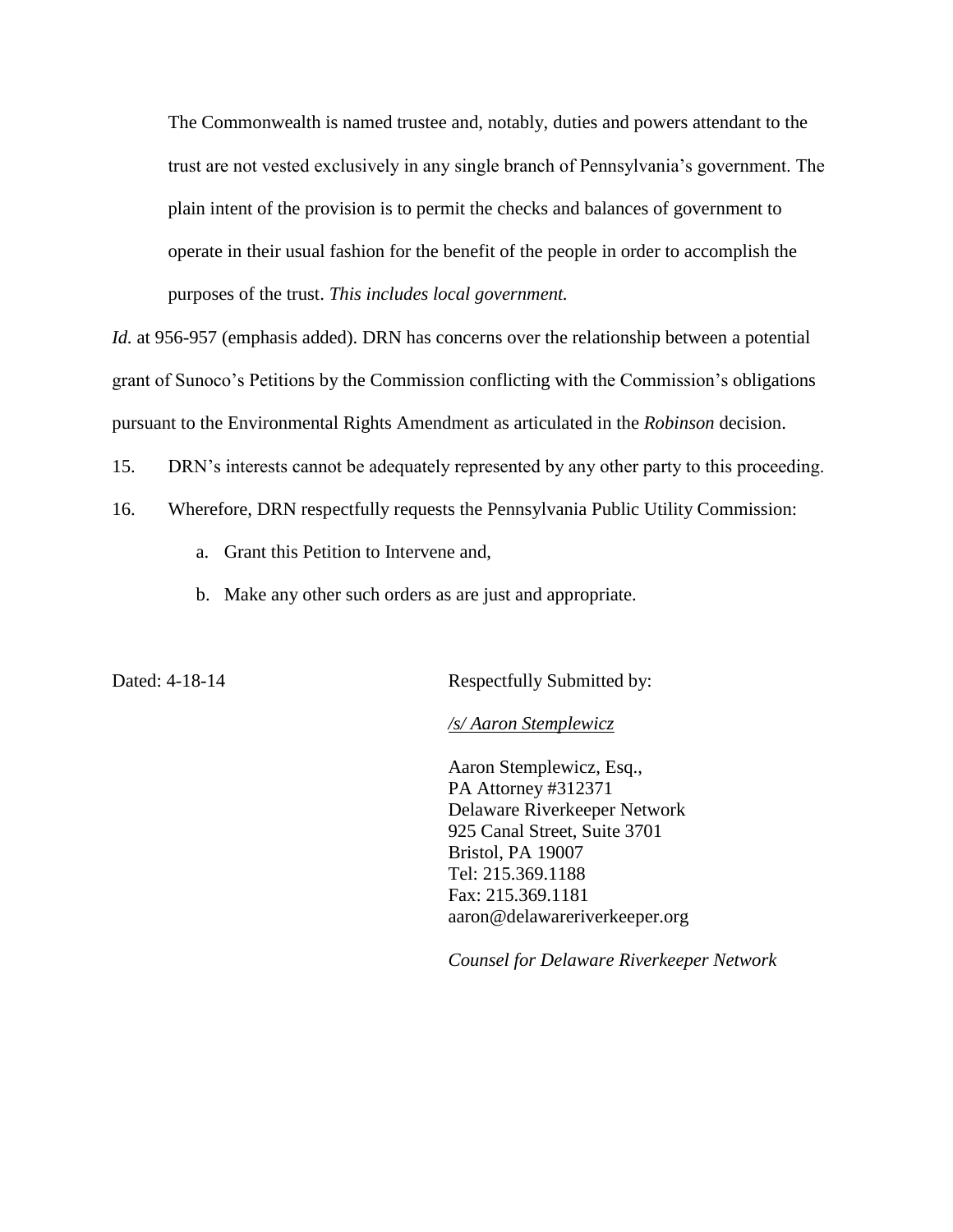## **VERIFICATION**

I, Maya K. van Rossum, hereby state that the facts above set forth in the Petition to Intervene are true and correct (or are true and correct to the best of my knowledge, information, and belief) and that I expect to be able to prove the same at a hearing held in this matter. I understand that the statements herein are made subject to the penalties of 18 Pa.C.S. 4904 (relating to unsworn falsification to authorities).

Dated April 18, 2014 */s/ Maya K. van Rossum*

Maya K. van Rossum, The Delaware Riverkeeper Delaware Riverkeeper Network 925 Canal Street, Suite 3701 Bristol, PA 19007 Tel: 215.369.1188 Fax: 215.369.1181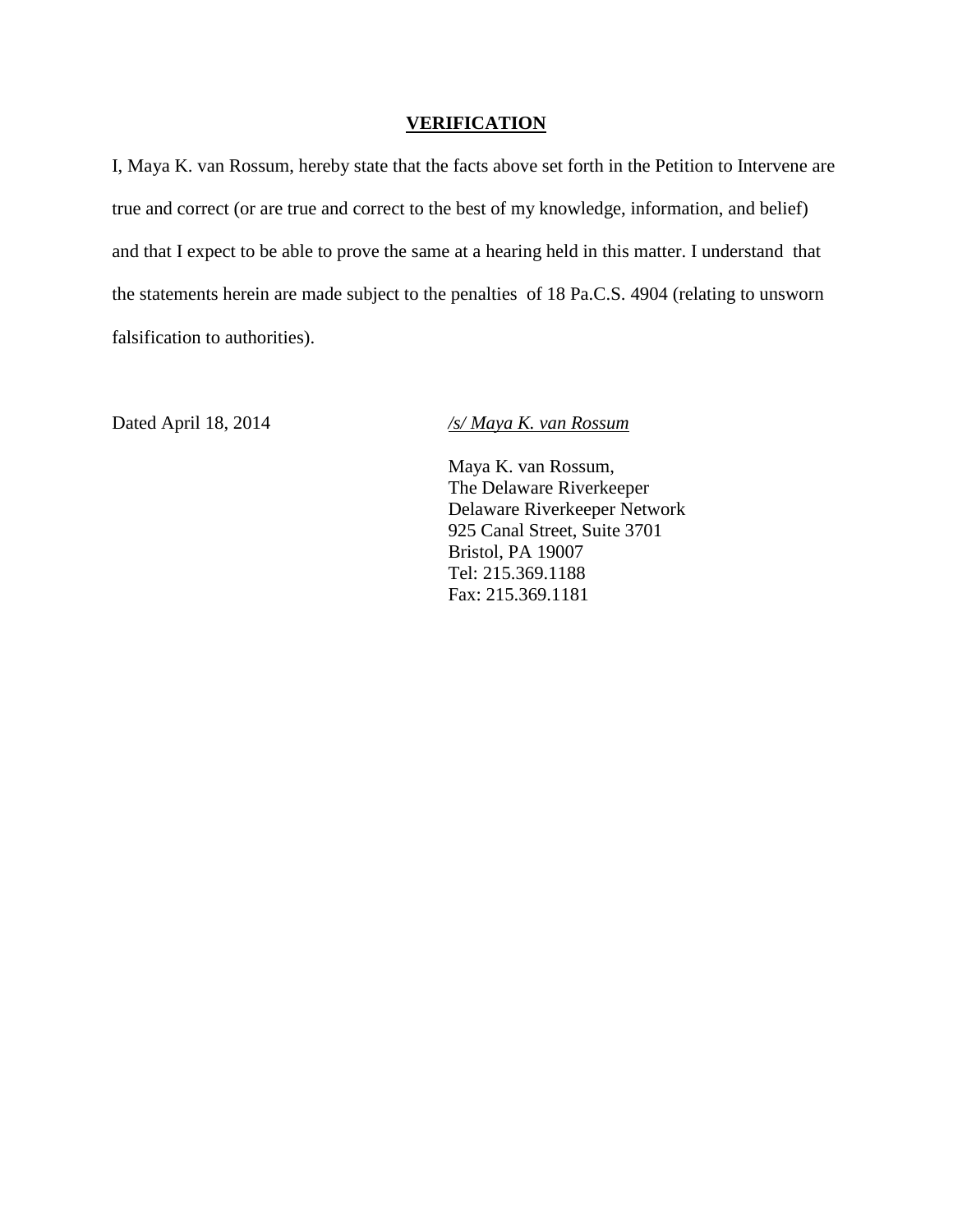## **CERTIFICATE OF SERVICE**

I, Aaron Stemplewicz, do hereby certify that a true and accurate copy of the foregoing

PETITION TO INTERVENE was served upon the following on April 18, 2014, pursuant to the

requirements of 52 Pa. Code  $\S 1.54(b)(3)$  (relating to service by a participant):

### **Via Electronic eFiling**

John R. Evans, Esquire Office of Small Business Advocate Suite 1102, Commerce Building 300 North Second Street Harrisburg, P A 1710 I

Tanya McCloskey, Esquire Aron J. Beatty, Esquire Office of Consumer Advocate 555 Walnut Street Forum Place- 5th Floor Harrisburg, PA 17101-1921

Johnnie Simms, Esquire Bureau of Investigation and Enforcement Pennsylvania Public Utility Commission Commonwealth Keystone Building 400 North Street, 2nd Floor West Harrisburg, P A 17120

Robert Zundell, Chairman Salem Township Board of Supervisors 244 Congruity Rd. Greensburg, PA 15601

Lynn Cain Salem Township Planning Commission 244 Congruity Rd. Greensburg, PA 15601

Tony Distefano, Supervisor Burrell Township Board of Supervisors 321 Park Drive Blacklick, PA 15716

Kenneth A. Umholtz, Chairman E. Wheatfield Board of Supervisors 1114Rt.56 East Armagh, PA 15920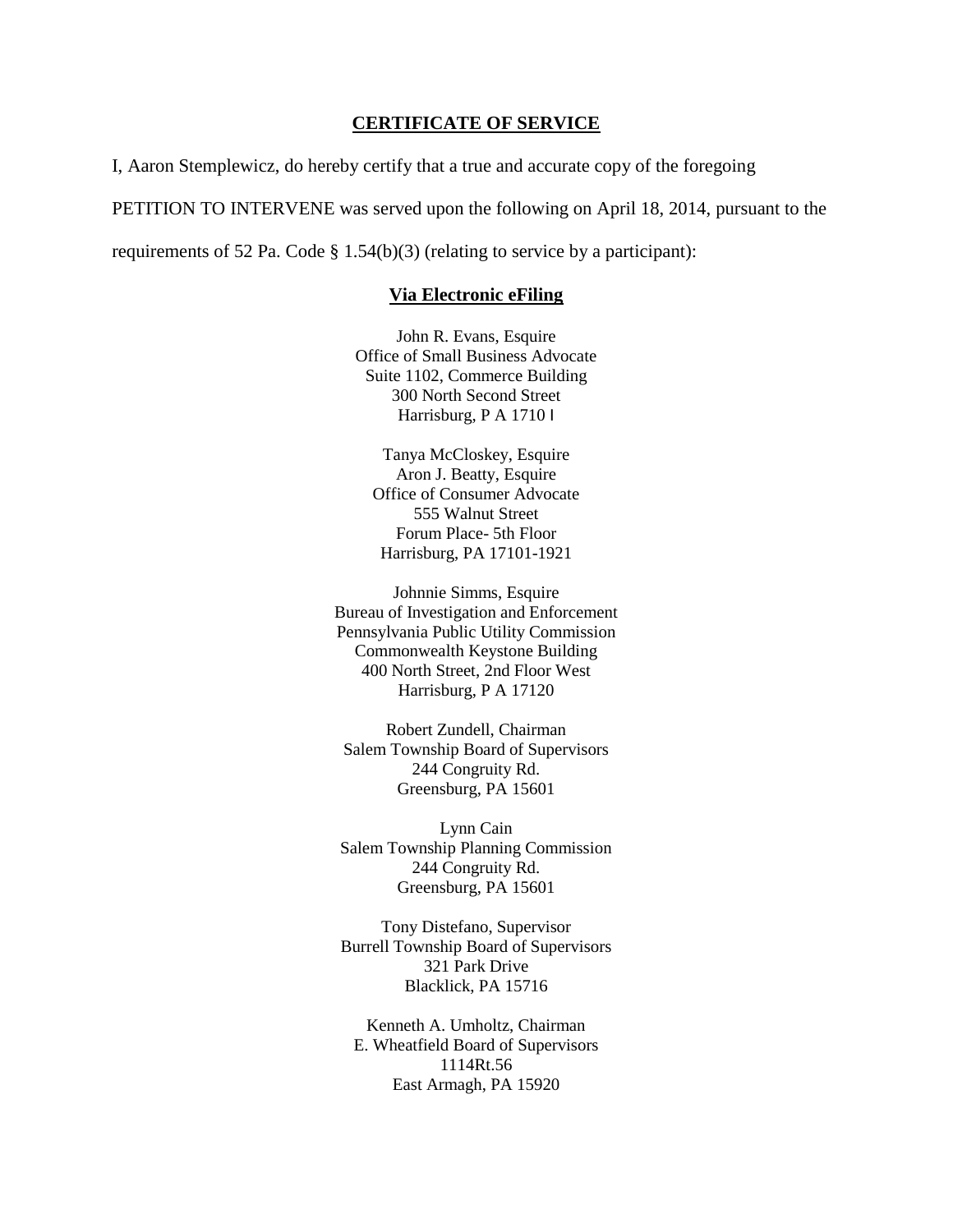David Hoover, Supervisor Cambria Township Board of Supervisors 184 Municipal Rd. Ebensburg, PA 15931

Dennis Simmers, Chairman Cambria Township Planning Commission P.O. Box 248 Revloc, PA 15948

David E. Burchfield, Jr., Chairman Allegheny Township Board of Supervisors 3131 Colonial Dr. Duncansville, PA 16635

Bruce **J.** Pergament, Supervisor Penn Township Board of Supervisors 12281 Redstone Ridge Rd. Hesston, P A 1664 7

Judith A. Hicks, Chairwoman Shirley Township Board of Supervisors 15480 Croghan Pike Shirleysburg, P A 17260

John McGarvey, Chair Shirley Township Planning Commission 15480 Croghan Pike Shirleysburg, PA 17260

James J. Henry, Chairman To boyne Township Board of Supervisors 50 Lower Buck Ridge Rd. Blain, PA 17006

James H. Turner, Chairman Tri-County Regional Planning Commission Dauphin County Veterans Memorial Building 112 Market Street, 2nd Floor Harrisburg, PA 17101

> James Burkholder, Jr., Chairman Lower Frankford Township Board of Supervisors 1205 Easy Rd. Carlisle, PA 17015

Craig Houston, Chairman Lower Frankford Township Planning Commission 1205 Easy Rd.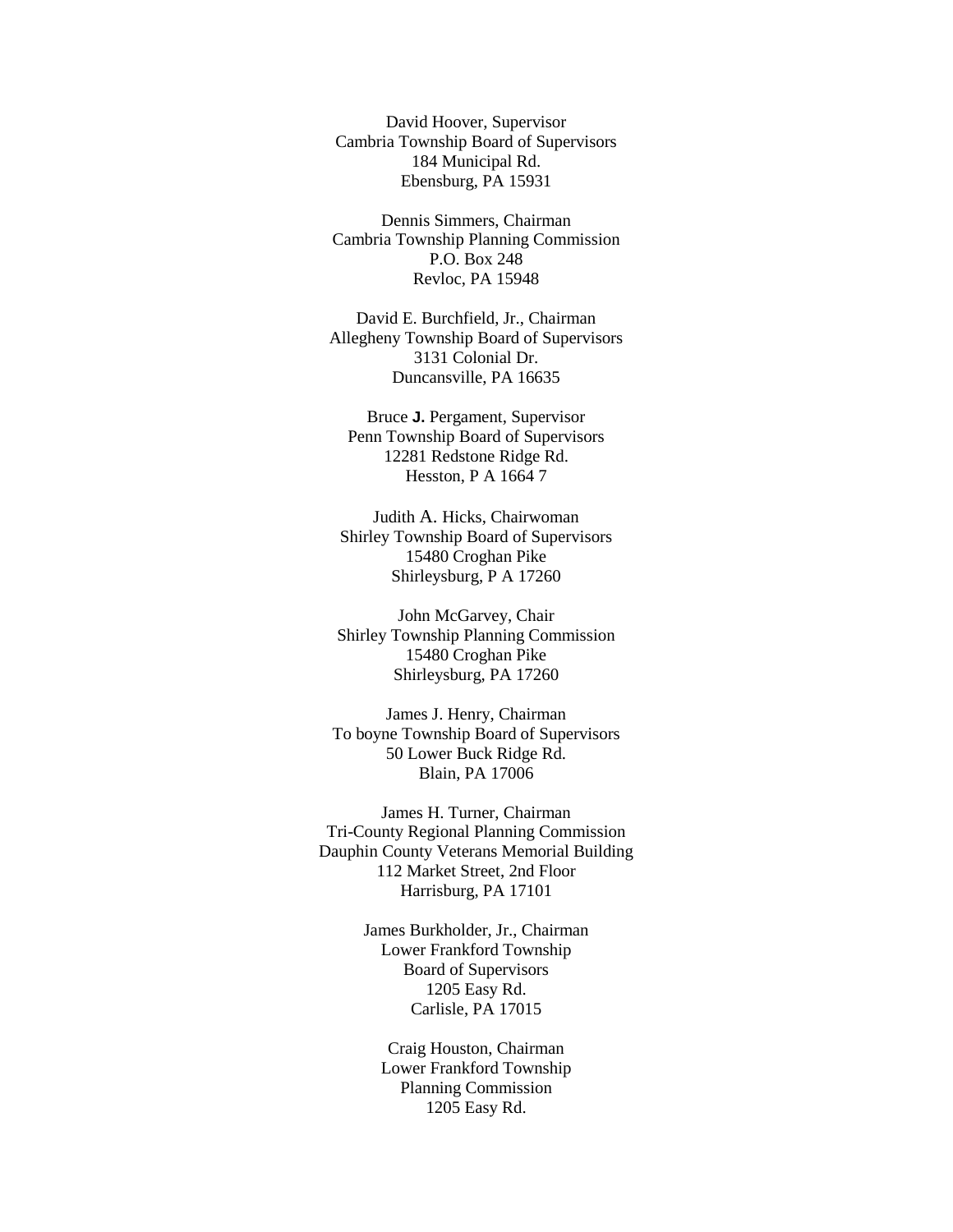### Carlisle, PA 17015

AI Bienstock, President Hampden Township Board of Commissioners 230 South Sporting Hill Rd. Mechanicsburg, PA 1 7050

Philip Klotz, Chairman Hampden Township Planning Commission 230 South Sporting Hill Rd. Mechanicsburg, PA 17050

Ronald Kopp, Chairman Londonderry Township Board of Supervisors 783 S. Geyers Church Rd. Middletown, P A 17057

Carolyn Akers, Chair Londonderry Township Planning Commission 783 S. Geyers Church Rd. Middletown, PA 17057

> Russell L. Gibble, Chairman West Cornwall Township Board of Supervisors 73 South Zinns Mill Rd. Lebanon, PA 17042

Dewey Yoder West Cornwall Township Planning Commission 73 South Zinns Mill Rd. Lebanon, PA 17042

Jacque A. Smith, Chairman West Cocalico Township Board of Supervisors P.O. Box 244 Reinholds, PA 17569

Leon Eby, Chairman West Cocalico Township Planning Commission P.O. Box244 Reinholds, PA 17569

Patti Smith, Chairman Spring Township Board of Supervisors 2850 Windmill Rd. Sinking Spring, PA 19608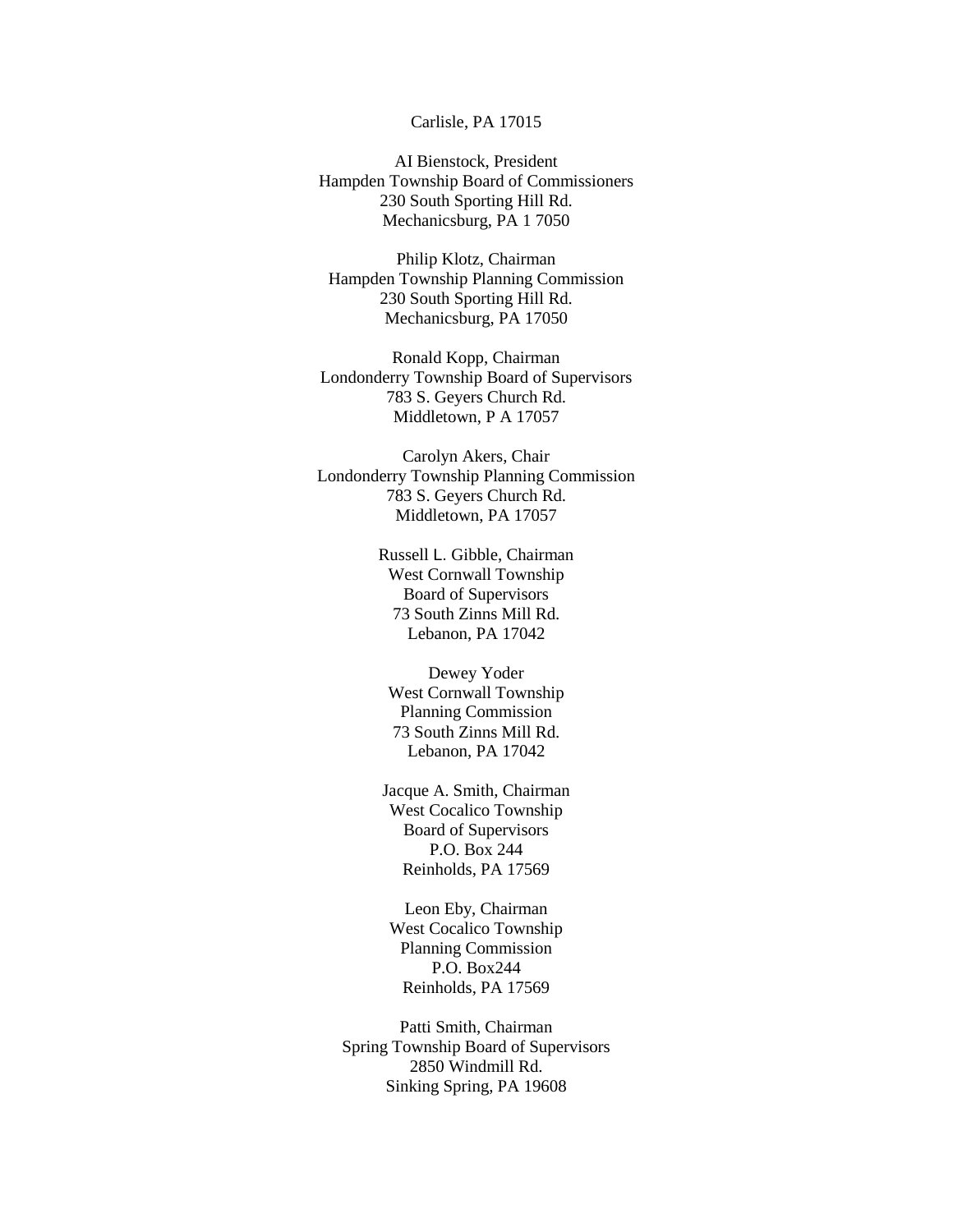James R. Oswald, Chairman Spring Township Planning Commission 2850 Windmill Rd. Sinking Spring, PA 19608

Jeffrey M. Fiant, Chairman Brecknock Township Board of Supervisors 889 Alleghenyville Rd. Mohnton, P A 19540

John R. Burger, Chairman Brecknock Township Planning Commission 889 Alleghenyville Rd. Mohnton, PA 19540

> Catherine A. Tomlinson, Chair Upper Uwchlan Township Board of Supervisors 140 Pottstown Pike Chester Springs, PA 19425

Robert J. Schoenberger, Chair Upper Uwchlan Township Planning Commission 140 Pottstown Pike Chester Springs, PA 19425

Patricia B. Mcilvaine, Chair West Goshen Township Board of Supervisors 1025 Paoli Pike West Chester, PA 19380

> Monica Drewniany, Chair West Goshen Township Planning Commission 1025 Paoli Pike West Chester, PA 19380

Michael Gaudiuso, President Upper Chichester Board of Commissioners P.O. Box 2187 Upper Chichester, PA 19061

James Renner, Chairman Upper Chichester Planning Commission P.O. Box2187 Upper Chichester, P A 1 9061

> Jodi Noble, Township Manager Chartiers Township 2 Buccaneer Dr.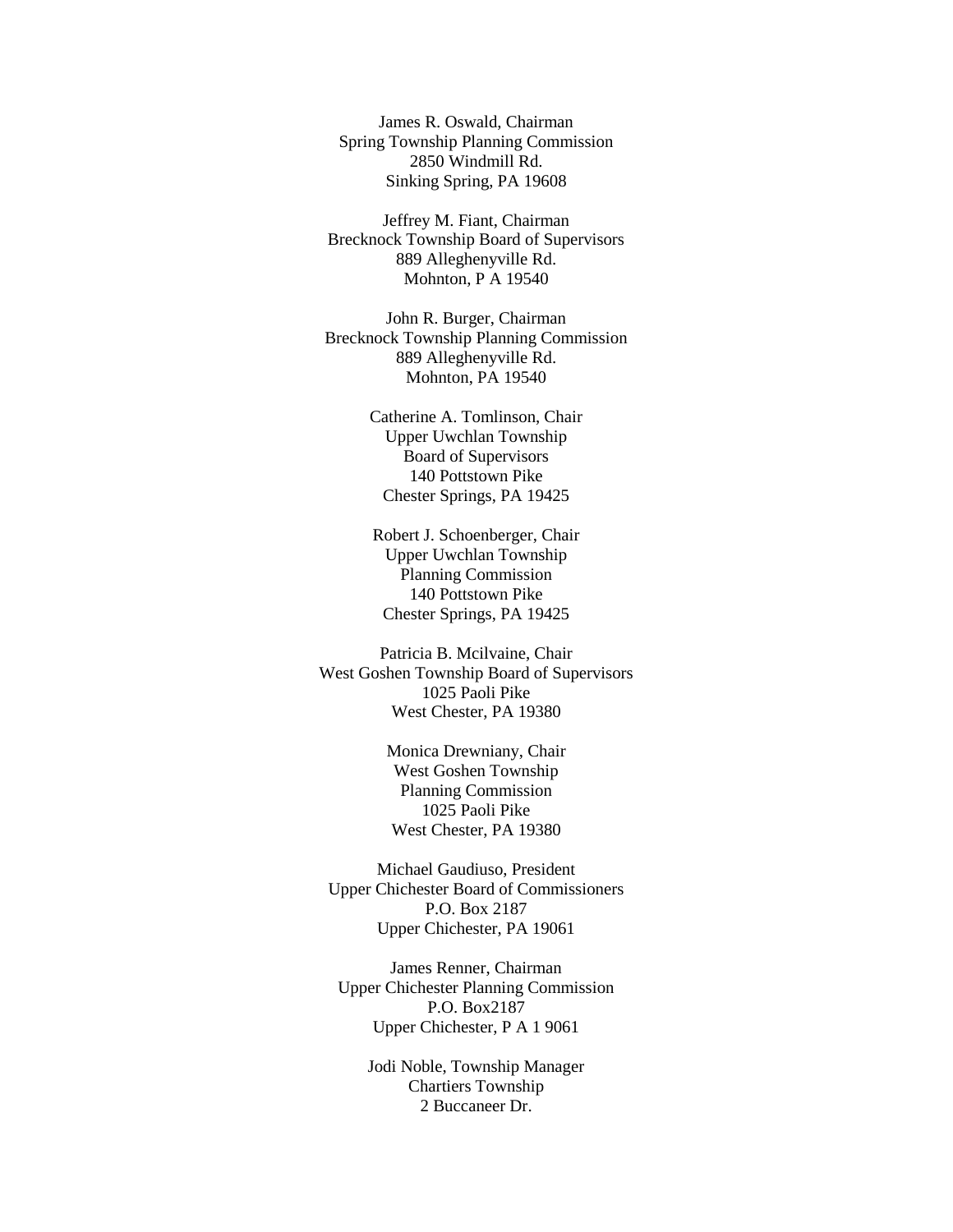#### Houston, PA 15342

Lee Nickovich, Chairman Chartiers Township Planning Commission 2 Buccaneer Dr. Houston, PA 15342

Frank Siffrinn, Township Manager North Strabane Township 1929 Route 519 Canonsburg, PA 15317

> Robert Balogh, Chairman North Strabane Township 1929 Route 519 Canonsburg, PA 15317

Andrew Tullai, Chairman Union Township Board of Supervisors 3904 Finleyville-Elrama Road Finleyville, PA 15332

Carl DeiCas, Chair Union Township Board of Supervisors 3904 Finleyville-Elrama Road Finleyville, PA 15332

Tamira Spedaliere, Township Planner Rostraver Township 201 Municipal Drive Belle Vernon, PA 15012

Douglas Weimer, Chairman Hempfield Township Board of Supervisors 1132 Woodward Drive, Suite A Greensburg, PA 15601-9310

Phil Shelapinsky, Chairperson Hempfield Township Planning Commission 1132 Woodward Drive, Suite A Greensburg, P A 15601-931 0

> Bruce Light, Township Manager Penn Township 2001 Municipal Court Harrison City, PA 15636-1349

Phillip Miller, Chairman Penn Township Planning Commission 2001 Municipal Court Harrison City, PA 15636-1349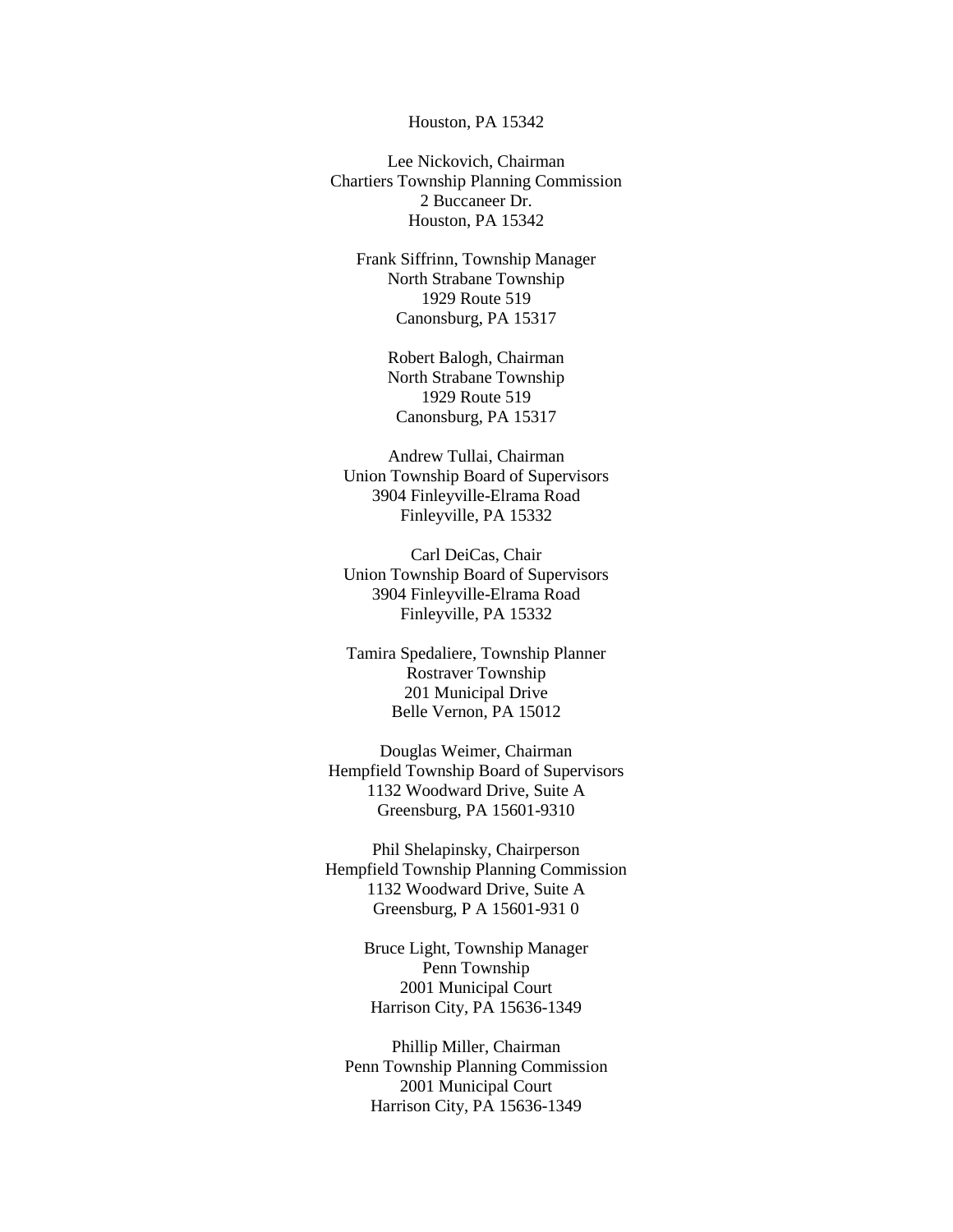Vincent DeCario, Chairman Derry Township Board of Supervisors 5231 Route 982 Derry, PA 15627

George Henry, Chairman Frankstown Township Board of Supervisors 2122 Frankstown Road Hollidaysburg, P A 16648

Bruce J. Pergament, Supervisor Penn Township Board of Supervisors 12281 Redstone Ridge Road Hesston, P A 1664 7

> Harry Kelso, Chainnan North Middleton Township Board of Supervisors 2051 Spring Road Carlisle, P A 17013

> Harry Kelso, Chainnan North Middleton Township Planning Commission 2051 Spring Road Carlisle, PA 17013

Robert P. Stanley, Jr. Fairview Township Board of Supervisors 599 Lewisberry Road New Cumberland, PA 17070

Michael A. Powers Fairview Township Planning Commission 599 Lewisberry Road New Cumberland, PA 17070

Thomas L. Mehaffie III, President Lower Swatara Township Board 1499 Spring Garden Drive Middletown, PA 17057

> Chauncey D. Knopp Lower Swatara Township Planning Commission 1499 Spring Garden Drive Middletown, PA 17057

Patti Smith, Chainnan Spring Township Board of Supervisors